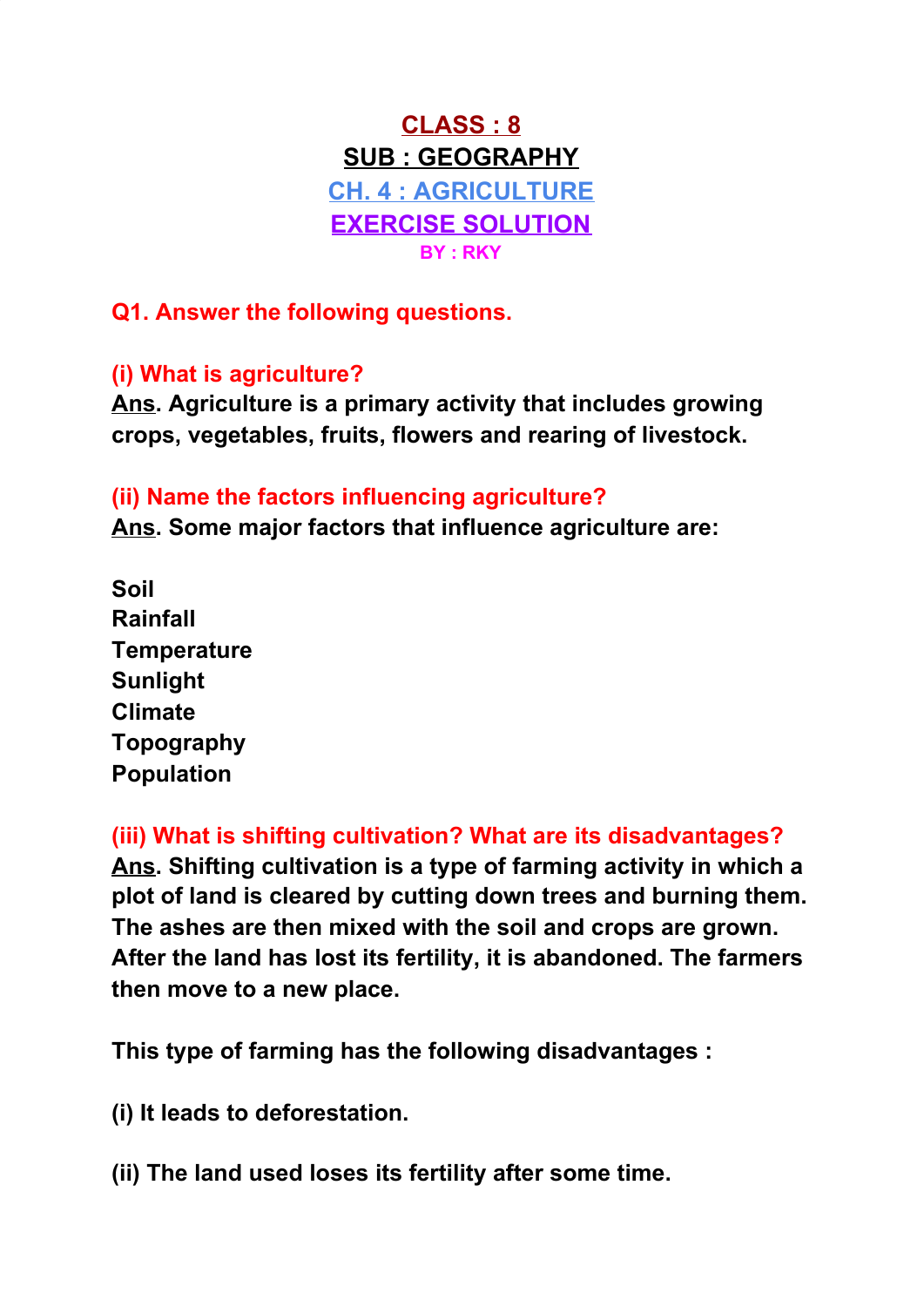**(iv) It also leads to soil erosion.**

**(v) Burning of trees causes air pollution.**

**(vi) Crops are cultivated on small plots of land which is insufficient for feeding a large population.**

#### **(iv) What is plantation agriculture?**

**Ans. Plantations are a type of commercial farming where a single crop of tea, coffee, sugarcane, cashew, rubber, banana or cotton is grown. It requires a large amount of capital and labour. The produce can be processed on the farm itself or in nearby factories. The development of a transport network is thus essential for such farming. This type of farming can be found in tropical regions of the world like India, Sri Lanka and Brazil.**

### **(v) Name the fibre crops and name the climatic conditions required for their growth.**

**Ans. Jute and Cotton are fibre crops.**

**The climatic conditions required for the growth of Jute are:**

**High temperature Heavy rainfall High humidity**

**The climatic conditions required for the growth of cotton are:**

**High temperature Light rainfall Bright sunshine**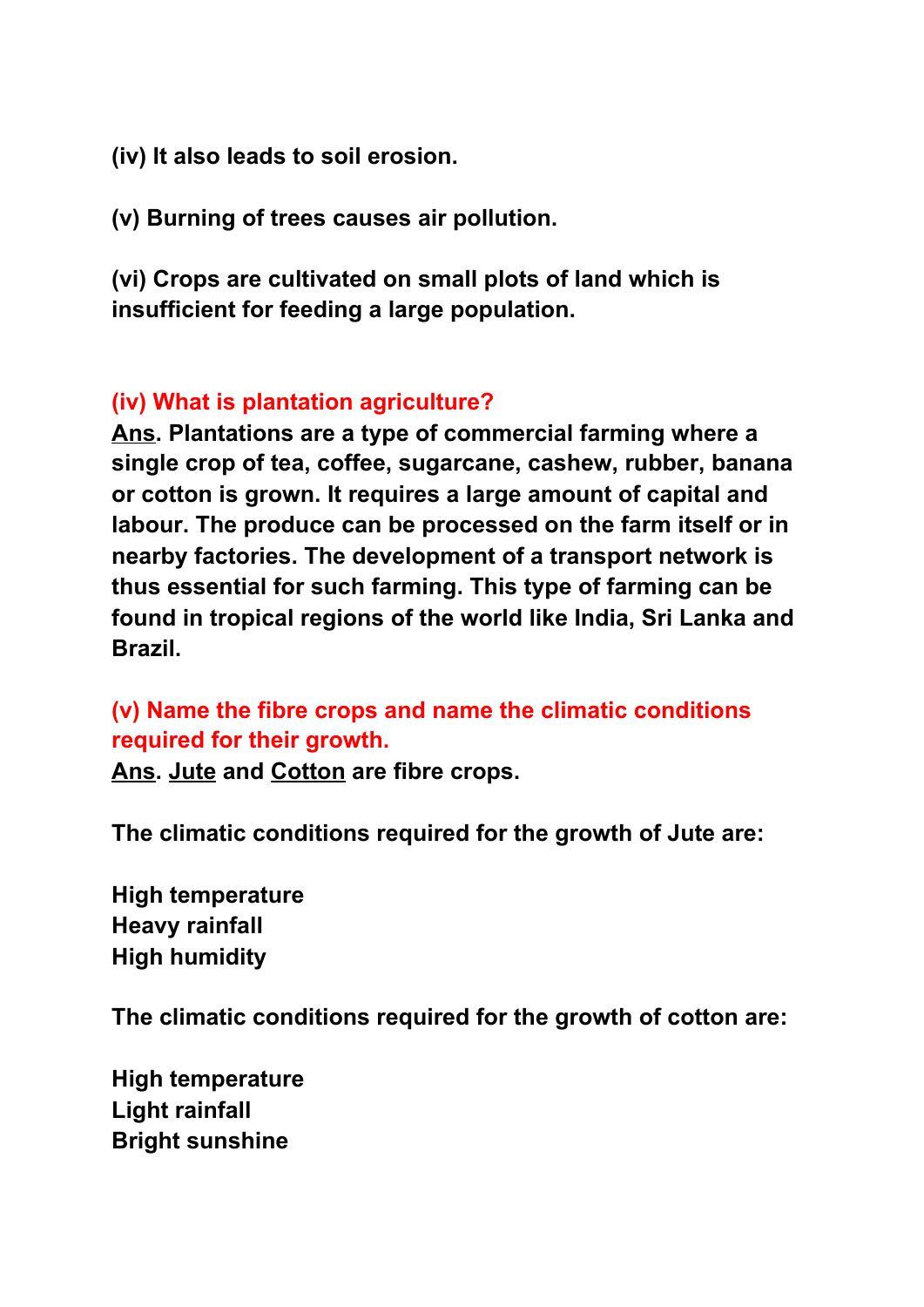**Q2. Tick the correct answer.**

- **(i) Horticulture means**
- **(a) growing of fruits and vegetables**
- **(b) primitive farming**
- **(c) growing of wheat**
- **Ans. (a) Growing of fruits and vegetables**
- **(ii) Golden fibre refers to**
- **(a) tea**
- **(b) cotton**
- **(c) jute**
- **Ans. (c) Jute**
- **(iii) Leading producers of coffee**
- **(a) Brazil**
- **(b) India**
- **(c) Russia**

**Ans. (a) Brazil**

**Q3. Give reasons.**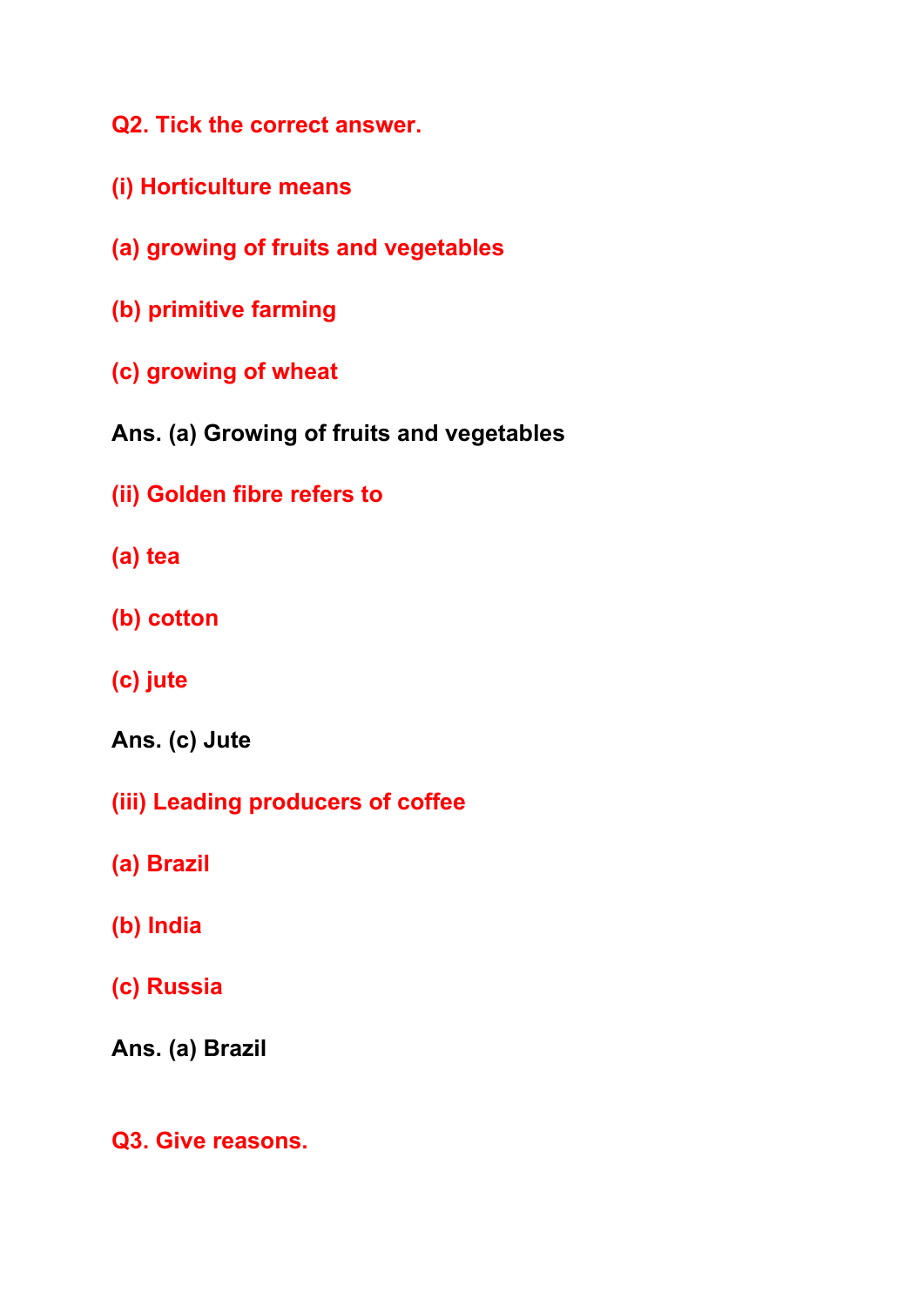## **(i) In India agriculture is a primary activity.**

**Ans. In India, agriculture is a primary activity because of the following reasons :**

**(i) Most part of the Indian land is fertile which is favourable for agriculture.**

**(ii) Due to the lack of literacy, two-third of India's population is dependent upon agriculture since they acquire the required skills from their ancestors.**

**(iii) To fulfill the needs of the huge population in India, large scale production of food is quite necessary.**

### **(ii) Different crops are grown in different regions.**

**Ans. The type of crop grown is dependent upon the type of soil and the type of climate of a region. Since different regions have different soil types and climatic conditions so, a crop may have favourable factors of growth in a particular region only. The demand of produce, labour and level of technology are some other factors that decide the type of crops grown in a particular region.**

### **Q4. Distinguish between the following.**

## **(i) Primary activities and tertiary activities Ans.**

**Primary Activities :**

**(i) These activities are related to production and extraction of natural resources.**

**(ii) For example: Agriculture, fishing, mining.**